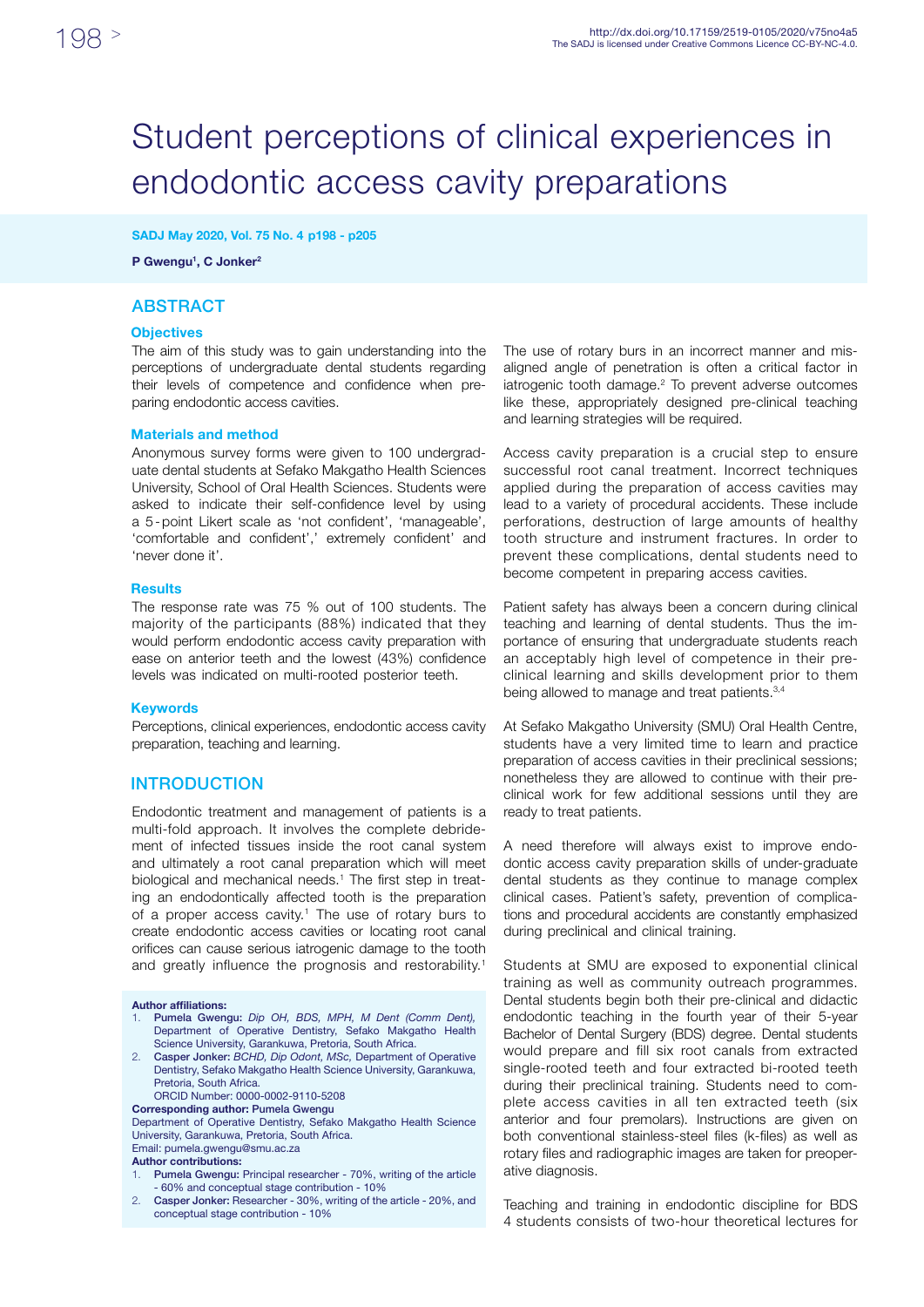a period of fifteen weeks, fourteen two-hour preclinical sessions for a period of four weeks and upon satisfactory completion of the preclinical work, students are allowed to treat patients for one three-hour clinical session weekly for a period of thirty weeks.

The main focus for BDS 4 students is clinical preparation of single-rooted anterior teeth (four incisors or canines) as well as bi-rooted posterior teeth (two premolars). Additional pre-clinical training in endodontics is done for BDS 5 students with one four-hour session weekly for a month. Fifth-year dental students would prepare and fill root canals of four extracted multi-rooted teeth (molars). The focus is on completion of the access cavity preparation on four extracted posterior teeth (molars) plus instructions are given by highly skilled clinicians on how to use the electronic apex locator and rotary files.

Management of more complex cases are carried out by fifth year dental students as part of comprehensive patient care under the supervision of experienced endodontic clinicians. An array of different clinical training platforms allows students to develop academically and professionally. The build-up of knowledge as well as clinical exposure to various oral diseases and conditions does assist in improving their clinical expertise.

Students in their fifth year of endodontic training receive further clinical exposure in access cavity preparation at the emergency clinic (Careline) where patients are seen for the first time. Difficult and extremely complex endodontic cases that necessitate management under Dental Operating Microscope (DOM) are referred and managed by experienced endodontic clinicians.

Student's opinions are important and are a critical aspect of academic course evaluation which can indicate where potential improvements in their Endodontic education and course outcomes can be addressed. However, in recent years more academics have begun to acknowledge the role played by students in providing course evaluation and inputs in a classroom environment. Evaluation processes must be timetabled and in-cooperated into the academic programme and completed independently and by other faculty members other than the course co-ordinators. Students in the higher learning environment must be encouraged to partake in these evaluation processes.

Student competence can be understood as a complex arrangement of a human being's skills that are called into play in a variety of situations.<sup>5</sup> In fact, competence "carries the dual meaning that says there is a track record of such achievement (competent performance) and also that the individual has the capability to perform well in the future. It refers to good adaptation and not necessarily to superb achievement".5 Systematic competence constitutes an individual's skill in effectively planning his or her work as well as the mastery of relevant techniques.<sup>5</sup>

There are numerous innovative approaches to address the problem of teaching psychomotor skills to under graduate dental students, but none of these were specifically focused on endodontic access cavity preparation.<sup>6</sup> It is, however, well known that undergraduate dental students struggle with the transition of preclinical training to the clinical environment where they have to deal with complex challenges such access cavities on porcelain fused to metal crowns and other patientrelated factors.<sup>7,8</sup> Learners are said to struggle with the skills obtained at the "School" and what they have learned, and transferring these skills and knowledge to the clinical or work environment.<sup>9</sup>

The validation for undertaking this study at Sefako Makgatho University (SMU) Oral Health Centre is based on the following aspects; BDS4 students have limited time to learn and practice preparation of access cavities in their preclinical sessions; secondly, BDS4 students are booked patients who already received emergency root canal treatments and access cavity has already been completed, hence this may impact students clinical skills in treating and managing complex and challenging endodontic clinical cases. The study aimed to investigate student's perceptions on their competency and confidence levels in access cavity preparation in endodontics at SMU oral health centre.

## **METHODOLOGY**

Ethical clearance was obtained (SMUREC /D/181/2017) prior to commencement of the study.

A quantitative cross-sectional, observational survey was conducted. One hundred dental students were invited to partake on a voluntary basis. Each participant was requested to complete a self-administered questionnaire at that particular point of clinical training which was closer to the end of the second semester in the  $4<sup>th</sup>$  year and 5<sup>th</sup> year of dental training. All dental students who were trained in endodontics consented to participate in the study and those students were in year 4 and 5 of their study. Dental students who were not trained in endodontics were excluded from the study.

## **QUESTIONNAIRE**

A 26-question survey was developed based on past questionnaires that had been previously used successfully by Davey and others in 2014.<sup>10</sup> It was designed specifically for the study in English, together with the information sheet and consent forms. The questionnaires were used to evaluate the responses from  $4<sup>th</sup>$ and 5<sup>th</sup> year dental students using Likert scale format.

The first section of the questionnaire was on levels of competence and students rated their perceived competency levels using "unsure", "yes" and "no".10-14 The remainder of the questionnaire assessed students perceived levels of confidence and they classified this using a 5 - point Likert scale with answers as 'not confident', 'manageable', 'comfortable and confident', 'extremely confident' and 'never done it'.10-14

The questionnaire assessed students' experiences on: perceived competent levels on access cavity preparation and perceived competent levels on various endodontic tasks of creating access cavity. The closed-ended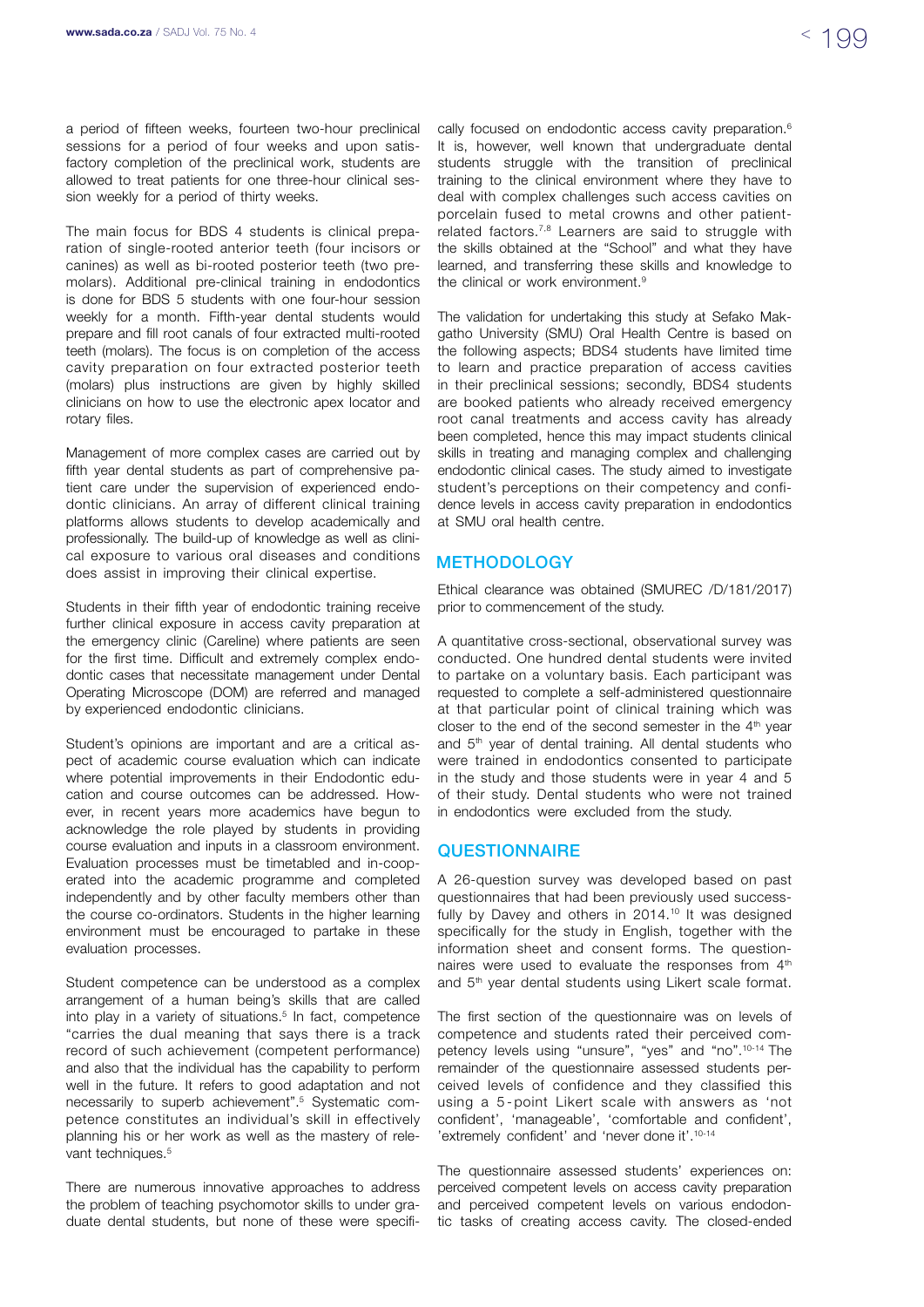questions were used to obtain information on dental student's perceptions when performing endodontic access cavity preparations. Dental student's perception of their competence level was self-rated and scored in the assessment tool. Students were not coerced to answer in a particular way and this was ensured by making use of an independent research assistant.

A pilot test of randomly selected small group of five students from the fifth-year group was performed by the research assistant to determine feasibility, content clarity, the validity of the questionnaire and its acceptability so that potential problems could be identified and resolved before commencing the study itself.

The students who participated in the pilot study were voluntarily excluded from the main study. Some few questions were reviewed as per input from the participants of the pilot study. Sufficient time was allowed to create a relaxed environment without rushing or coercing students with an aim of obtaining a true reflection of their perceptions.

The background information regarding this research topic was introduced by the investigators to the participating students before consent was obtained. Response bias was addressed by reassuring participants of their anonymity and that their participation in the study was not going to influence students' academic outcome. Response bias from participants was also minimized by adding an "unsure" option in the questionnaire as part of response. Distribution and collection of the questionnaires was managed by the independent research assistant to minimize students fear.

## STATISTICAL ANALYSIS

Data was first captured in Microsoft Excel 2016 before exporting to SPSS (Statistical Package for the Social Sciences version 20, (SPSS Inc., Chicago, II, USA) for analysis. Preliminary analysis of data was done where missing values and errors were checked and corrected. Reliability of the instrument was measured using Cronbach's Alpha. Two constructs (competency and confidence) were defined in the study. Competency and confidence scales recorded Cronbach's alpha values of 70.3% and 79.3% respectively. An overall Cronbach's alpha value of 77.2 % was achieved. This is a good overall level of internal consistency which is above the 70.0 % threshold.

Normality tests were performed using Kolmogorov-Smirnova and indicated that the data of the study was not normally distributed. Therefore, nonparametric statistics and tests (such as frequencies, percentages, Chi squared tests and Kruskal Wallis tests) were appropriate to use in the study as opposed to parametric tests.

## **RESULTS**

The results of the pilot study were evaluated and the content was adjusted before the questionnaires were distributed the students. A total of 100 questionnaires were distributed to a target audience of 100 dental students in the Bachelor of Dental Science, BDS  $4 = 50$ 

and BDS  $5 = 50$  (notable excluding the five piloted students). Out of this total, 75 questionnaires were completed in full and returned. Each questionnaire took approximately fifteen minutes to complete. Research questionnaire was distributed and collected by a research assistant upon completion. This gives a response rate of 75 % which was 72% for BDS 5: 36 (48%) and 78% for BDS 4: 39 (52%) (Table 1).

| Table 1. Students response rate. |               |                  |              |  |
|----------------------------------|---------------|------------------|--------------|--|
| Year                             | No. contacted | No. participated | Response (%) |  |
| A                                | 50            | 36               | 72.0         |  |
| в                                | 50            | 39               | 78.0         |  |
| <b>Total</b>                     | 100           | 75               | 75.0         |  |

## Perceptions of competence levels when performing endodontic access cavities on anterior and posterior teeth

Out of 75 who completed the questionnaire, 70 (93.3%) confirmed that they were competent in endodontic access cavity preparation on anterior teeth and 47 (62.7%) confirmed to be competent on the posterior teeth.

Of the 70 who confirmed that they were more competent in endodontic access cavity preparation on anterior teeth 36 (48.0%) were fourth-year dental students and 34 (45.3%) were fifth-year dental students. Of the 47 who confirmed that they were competent in endodontic access cavity preparation on posterior teeth 19 (25.3 %) were fourth-year dental students and 28 (37.3%) were fifth-year dental students (Table 2).

| Table 2. Students perceptions of their competence when performing<br>endodontic access cavities. |                       |                 |              |
|--------------------------------------------------------------------------------------------------|-----------------------|-----------------|--------------|
| Do you feel competent when<br>performing endodontic access                                       | <b>Years of Study</b> |                 | <b>Total</b> |
| cavities on                                                                                      | 4 <sup>th</sup>       | 5 <sup>th</sup> |              |
| An anterior tooth                                                                                |                       |                 |              |
| <b>Yes</b>                                                                                       | 36 (48.0%)            | 34 (45.3%)      | 70 (93.3%)   |
| <b>No</b>                                                                                        | $0(0.0\%)$            | $0(0.0\%)$      | $0(0.0\%)$   |
| <b>Unsure</b>                                                                                    | $3(4.0\%)$            | 2(2.7%)         | 5(6.7%)      |
| A posterior tooth                                                                                |                       |                 |              |
| <b>Yes</b>                                                                                       | 19 (25.3%)            | 28 (37.3%)      | 47 (62.7%)   |
| <b>No</b>                                                                                        | 13 (17.3%)            | 4(5.3%)         | 17 (22.7%)   |
| <b>Unsure</b>                                                                                    | 7 (9.3%)              | 4(5.3%)         | 11 (14.7%)   |
| A single-rooted posterior tooth                                                                  |                       |                 |              |
| <b>Yes</b>                                                                                       | 33 (44.0%)            | 32 (42.7%)      | 65 (86.7%)   |
| <b>No</b>                                                                                        | $3(4.0\%)$            | $0(0.0\%)$      | $3(4.0\%)$   |
| Unsure                                                                                           | $3(4.0\%)$            | 4(5.3%)         | 7(9.3%)      |
| A multi-rooted posterior tooth                                                                   |                       |                 |              |
| Yes                                                                                              | 18 (24.0%)            | 24 (32.0%)      | 42 (56.0%)   |
| <b>No</b>                                                                                        | 14 (18.7%)            | 5(6.7%)         | 19 (25.3%)   |
| <b>Unsure</b>                                                                                    | 7(9.3%)               | 7(9.3%)         | 14 (18.7%)   |

Furthermore, a noticeable difference was observed between the perceived competence levels of the single rooted posterior teeth (BDS 4: 33 (44%) & BDS 5: 32 (42.7 %) and multi-rooted posterior teeth (BDS 4: 18 (24.0 %) & BDS 5: 24 (32.0 %). However, none of the fifth-year dental students that reported that they were incompetent in performing endodontic access cavity on anterior teeth and a few of them 4 (5.3%) confirmed that they were incompetent in endodontic access cavity on posterior teeth.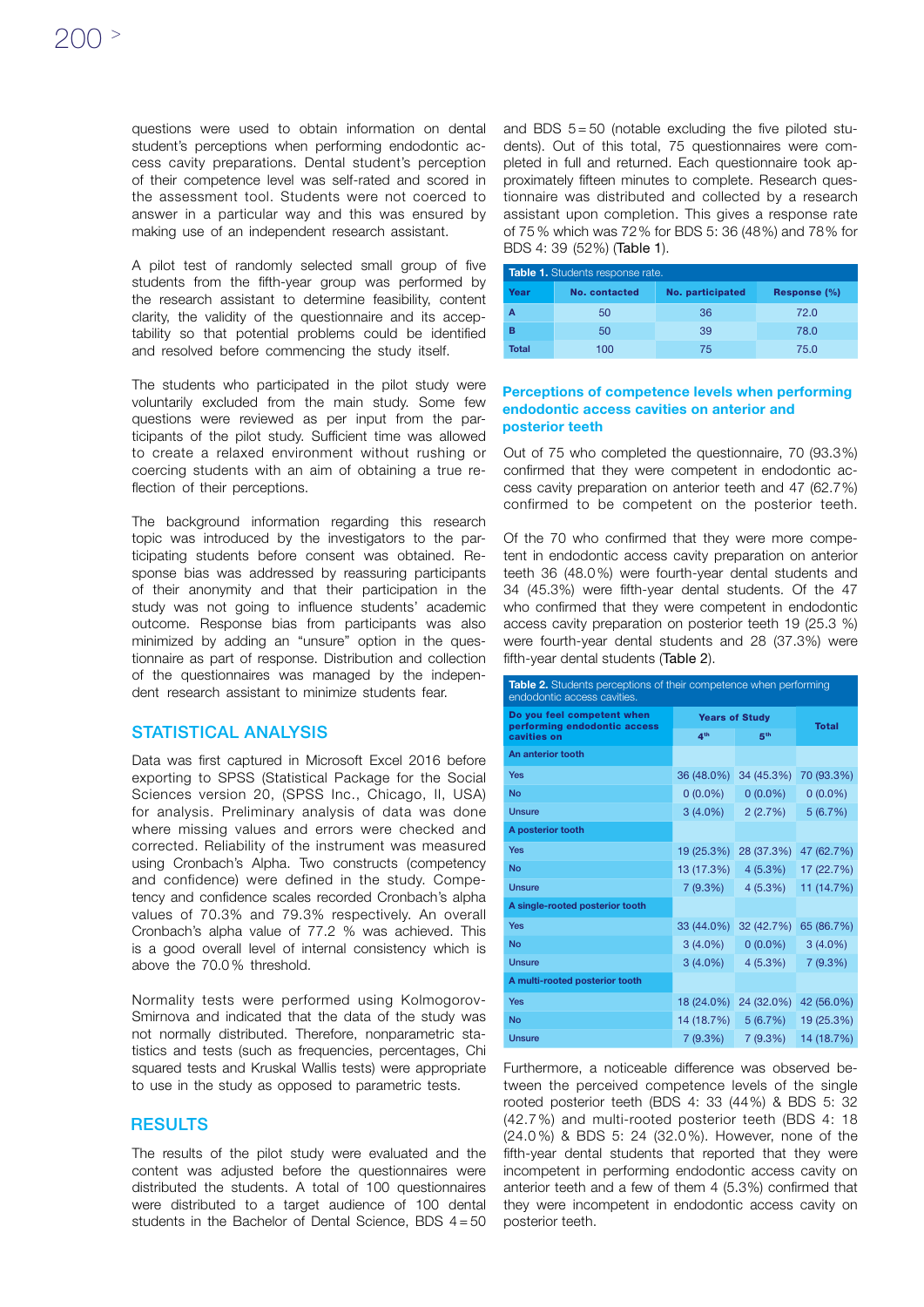A small number of fifth year dental students 2 (2.7%) confirmed that they were not sure of their competency level for anterior teeth and 4 (5.3 %) for the posterior teeth (Figure 1).

## Perceptions of confidence levels when performing endodontic access cavities on teeth with variable dental status

A certain number of fourth year dental students 10 (13.3%) reported to be extremely confident when performing endodontic access cavity on anterior teeth whilst there was about 3 (4.0%) students who were extremely confident in endodontic access cavity on posterior teeth (Table 3).

Additionally, there was only one  $(1.3\%)$   $5<sup>th</sup>$  year dental students who reported that she/he was not confident in performing endodontic access cavity on posterior teeth.

There were some fourth-year dental students who stated that they never prepared endodontic access cavity on anterior teeth with massive carious lesion (BDS 4: 13 (17.3%) and on posterior teeth with massive carious lesions (BDS 4: 12 (16.0%).

Most students 33 (45.8%) confirmed that that they never prepared endodontic access cavity on anterior teeth with gold inlays (BDS4: 22(30.6%) and BDS 5: 11 (15.3%).

Of the 43 (57.3%) who confirmed that they never prepared endodontic access cavity on anterior teeth with metal, porcelain or in ceramic crowns, there were (BDS 4: 29 (38.7%) & BDS 5: 14 (18.7 %).

Of the 17 (22.7%) who confirmed that they were extremely confident in endodontic access cavity on anterior teeth with fractured clinical crown, they were (BDS 4: 4 (5.3 %) & BDS 5: 13 (17.3%).

## Perceptions of confidence levels when performing endodontic clinical stages during access cavity preparations

Data revealed that there were 60 (80.0%) dental students who reported that they were extremely confident in delivering local anaesthesia for anterior and 49 (65.3 %) were extremely confident for posterior teeth (Table 4).

Most dental students 45 (60.0%) confirmed that they were extremely confident in rubber dam placement on anterior teeth; BDS 4: 20 (26.7%) and BDS 5: 25 (33.3%). There were about 20(26.7%) students who perceived themselves to be extremely confident in taking intra-oral xrays for the purpose of diagnosing clinical crown length; BDS 4: 11 (14.7%) and BDS 5: 9 (12.0%) and there were about 12 (16%) who were extremely confident and able to identify the depth of the access cavity on preoperative, intra-operative and post-operative x-rays; BDS 4: 6 (8.0%) and BDS 5: 6 (8.0%).

Of the 30 (40.0%) dental students out of 75 who confirmed that they were comfortable and confident in bur selection, these were BDS 4: 15 (20.0%) and BDS 5: 15 (20.0%). Fourteen (18.7%) dental students reported that they were extremely confident in the creation of a coronal flare on anterior teeth; BDS 4: 6 (8.0%) and BDS 5: 8 (10.7%) and on posterior teeth BDS 4: 5 (6.7%) and BDS 5: 1 (1.3%). There were some students 10 (13.3%) who confirmed that they have never done any coronal flare on posterior teeth; BDS 4: 9 (12.0%) and BDS 5: 1 (1.3%).



Figure 1. Students perceptions of their competence when performing endodontic access cavities.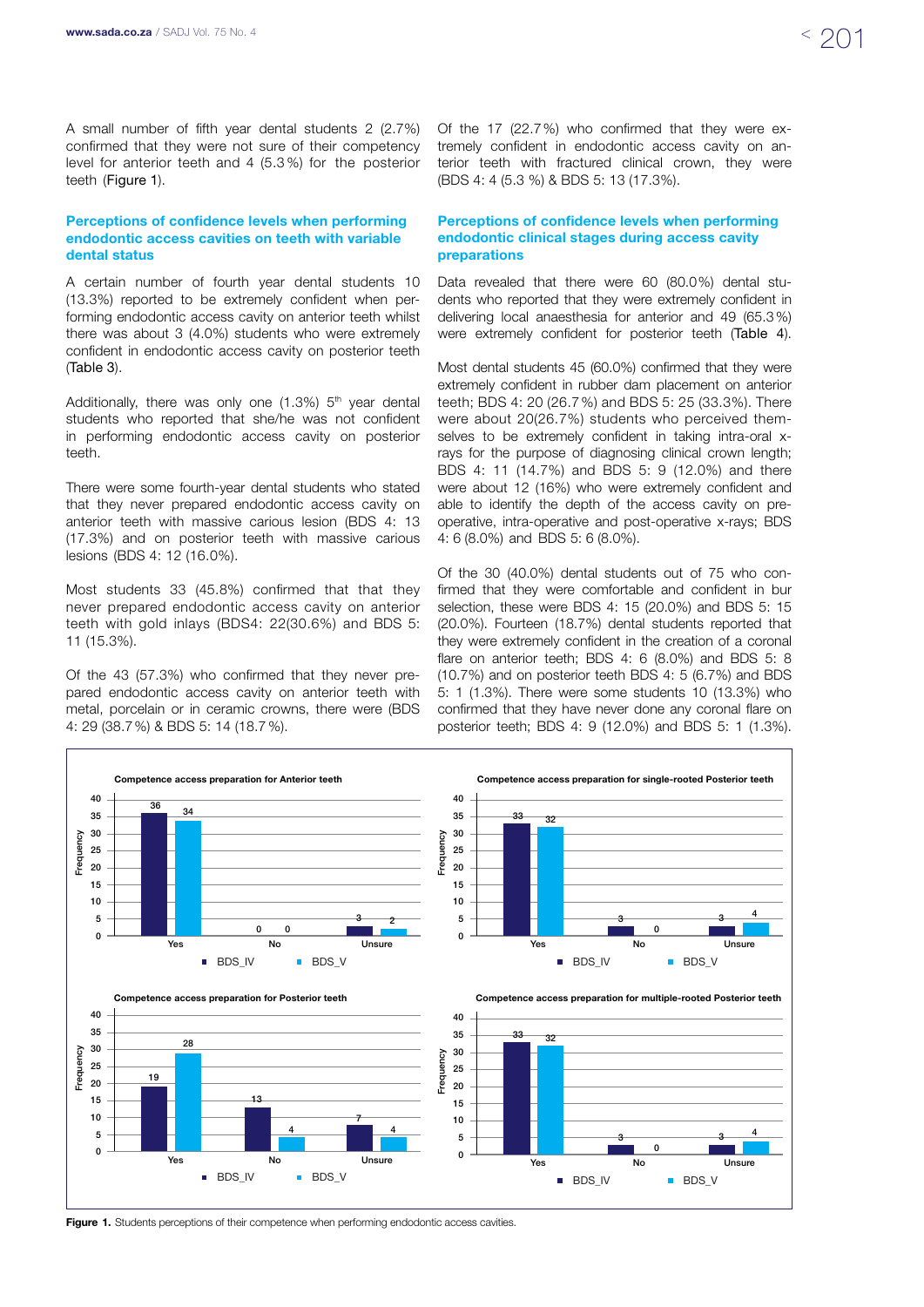Thirty nine (52%) dental students out of 75 reported that they were extremely confident in the placement of interappointment temporal restorations using Kalzinol and IRM; BDS 4: 17 (22.7%) and BDS 5: 22 (29.3%) with an exception of one (1.3%) BDS 4 student who reported that she/he was not confident in placing a temporal restoration.

#### Statistical analysis

Kruskal-Wallis test was used to determine significant differences between the two groups (BDS 4 and BDS 5) on competency levels and confidence levels on access cavity preparations (Table 5). It was observed that there were significant (p < 0.05) differences between BDS 4 and BDS 5 on competency levels on access cavity preparations for posterior teeth. There was no statistical evidence to suggest any differences between the two groups on competency levels for anterior teeth, single rooted posterior and multi-rooted posterior teeth. There were highly statistically significant (p < 0.01) differences between BDS 4 and BDS 5 on confidence levels on access cavity preparations for anterior teeth with crowns (metal, porcelain and in Ceramic) and anterior teeth with massive carious lesions. Statistically significant (p<0.05) differences were also observed on confidence levels on

| Table 3. Students perceptions of their confidence when performing<br>endodontic access cavities. |                       |                 |              |
|--------------------------------------------------------------------------------------------------|-----------------------|-----------------|--------------|
| How confident do you feel when                                                                   | <b>Years of Studv</b> |                 |              |
| performing endodontic access<br>cavities on                                                      | 4 <sup>th</sup>       | 5 <sup>th</sup> | <b>Total</b> |
| An anterior tooth                                                                                |                       |                 |              |
| Not confident at all                                                                             | $0(0.0\%)$            | $0(0.0\%)$      | $0(0.0\%)$   |
| Manageable                                                                                       | 5(6.7%)               | $4(5.3\%)$      | $9(12.0\%)$  |
| Comfortable & confident                                                                          | 24 (32.0%)            | 16 (21.3%)      | 40 (53.3%)   |
| <b>Extremely confident</b>                                                                       | 10 (13.3%)            | 16 (21.3%)      | 26 (34.7%)   |
| Never done it                                                                                    | $0(0.0\%)$            | $0(0.0\%)$      | $0(0.0\%)$   |
| A posterior tooth                                                                                |                       |                 |              |
| Not confident at all                                                                             | 5(6.7%)               | 1(1.3%)         | $6(8.0\%)$   |
| Manageable                                                                                       | 14 (18.7%)            | 13 (17.3%)      | 27 (36.0%)   |
| Comfortable & confident                                                                          | 11 (14.7%)            | 20 (26.7%)      | 31 (41.3%)   |
| <b>Extremely confident</b>                                                                       | $3(4.0\%)$            | 2(2.7%)         | 5(6.7%)      |
| Never done it                                                                                    | $6(8.0\%)$            | $0(0.0\%)$      | $6(8.0\%)$   |
| A single-rooted posterior tooth                                                                  |                       |                 |              |
| Not confident at all                                                                             | 2(2.7%)               | $0(0.0\%)$      | 2(2.7%)      |
| Manageable                                                                                       | $6(8.0\%)$            | 4 (5.3%)        | 10 (13.3%)   |
| Comfortable & confident                                                                          | 22 (29.3%)            | 16 (21.3%)      | 38 (50.7%)   |
| <b>Extremely confident</b>                                                                       | $6(8.0\%)$            | 16 (21.3%)      | 22 (29.3%)   |
| Never done it                                                                                    | $3(4.0\%)$            | $0(0.0\%)$      | $3(4.0\%)$   |
| A multi-rooted posterior tooth                                                                   |                       |                 |              |
| Not confident at all                                                                             | 5(6.7%)               | 2(2.7%)         | 7 (9.3%)     |
| Manageable                                                                                       | 14 (18.7%)            | 15 (20.0%)      | 29 (38.7%)   |
| Comfortable & confident                                                                          | 10 (13.3%)            | 16 (21.3%)      | 26 (34.7%)   |
| <b>Extremely confident</b>                                                                       | $3(4.0\%)$            | $3(4.0\%)$      | $6(8.0\%)$   |
| Never done it                                                                                    | 7(9.3%)               | $0(0.0\%)$      | 7(9.3%)      |
| An anterior tooth with massive<br>carious lesion                                                 |                       |                 |              |
| Not confident at all                                                                             | $0(0.0\%)$            | 1(1.3%)         | 1 (1.3%)     |
| Manageable                                                                                       | 7(9.3%)               | 10 (13.3%)      | 17 (22.7%)   |
| Comfortable & confident                                                                          | 14 (18.7%)            | 17 (22.7%)      | 31 (41.3%)   |
| <b>Extremely confident</b>                                                                       | 5(6.7%)               | 8 (10.7%)       | 13 (17.3%)   |
| Never done it                                                                                    | 13 (17.3%)            | $0(0.0\%)$      | 13 (17.3%)   |

access cavity preparations for posterior teeth with crowns (metal, porcelain and in Ceramic).

## **DISCUSSION**

Dental student's evaluation input is important to improve the curriculum and to correct existing errors and to identify the missing elements of the curriculum.<sup>11</sup> Student selfassessments of their own proficiency serve as helpful means to make a realistic evaluation of dental curricula and the assessment of the effectiveness of specific courses. Students questionnaire are one of the important tools that can be used in collecting data for the purpose of getting student's input.12 At Sefako Makgatho Health Science University where the study was conducted, curriculum reviews are done for both theoretical and clinical practise and these reviews includes dental students evaluation input.

Dental students are given enough opportunities to finetune their clinical skills in access cavity preparation during their professional training. Management of endodontic patients are carried out by fifth-year dental students as part of comprehensive patient care and they are supervised by experienced endodontic clinicians. These stu-

| How confident do you feel when<br>performing endodontic access                       | <b>Years of Study</b> |                 | <b>Total</b> |
|--------------------------------------------------------------------------------------|-----------------------|-----------------|--------------|
| cavities on                                                                          | $\mathbf{A}$ th       | 5 <sup>th</sup> |              |
| A posterior tooth with massive<br>carious lesion                                     |                       |                 |              |
| Not confident at all                                                                 | $3(4.0\%)$            | 5(6.7%)         | 8 (10.7%)    |
| Manageable                                                                           | 11 (14.7%)            | 11 (14.7%)      | 22 (29.3%)   |
| Comfortable & confident                                                              | $9(12.0\%)$           | 12 (16.0%)      | 21 (28.0%)   |
| <b>Extremely confident</b>                                                           | 4 (5.3%)              | 7 (9.3%)        | 11 (14.7%)   |
| Never done it                                                                        | 12 (16.0%)            | 1(1.3%)         | 13 (17.3%)   |
| A heavily restored anterior tooth<br>with composite                                  |                       |                 |              |
| Not confident at all                                                                 | $0(0.0\%)$            | $1(1.3\%)$      | 1(1.3%)      |
| Manageable                                                                           | 14 (18.7%)            | 10 (13.3%)      | 24 (32.0%)   |
| Comfortable & confident                                                              | 19 (25.3%)            | 13 (17.3%)      | 32 (42.7%)   |
| <b>Extremely confident</b>                                                           | $1(1.3\%)$            | 11 (14.7%)      | 12 (16.0%)   |
| Never done it                                                                        | 5(6.7%)               | 1(1.3%)         | $6(8.0\%)$   |
| An anterior tooth restored with<br>gold inlay                                        |                       |                 |              |
| Not confident at all                                                                 | $0(0.0\%)$            | $1(1.4\%)$      | $1(1.4\%)$   |
| Manageable                                                                           | 8 (11.1%)             | 10 (13.9%)      | 18 (25.0%)   |
| Comfortable & confident                                                              | 7(9.7%)               | 9(12.5%)        | 16 (22.2%)   |
| <b>Extremely confident</b>                                                           | 2(2.8%)               | 2 (2.8%)        | 4(5.6%)      |
| Never done it                                                                        | 22 (30.6%)            | 11 (15.3%)      | 33 (45.8%)   |
| A crowned anterior tooth with any<br>of these (porcelain or in ceramic<br>or metal)  |                       |                 |              |
| Not confident at all                                                                 | $0(0.0\%)$            | 2(2.7%)         | 2(2.7%)      |
| Manageable                                                                           | 2(2.7%)               | $9(12.0\%)$     | 16 (21.3%)   |
| Comfortable & confident                                                              | 7(9.3%)               | $9(12.0\%)$     | 16 (21.3%)   |
| <b>Extremely confident</b>                                                           | 1(1.3%)               | 2(2.7%)         | $3(4.0\%)$   |
| Never done it                                                                        | 29 (38.7%)            | 14 (18.7%)      | 43 (57.3%)   |
| A crowned posterior tooth with any<br>of these (porcelain or in ceramic<br>or metal) |                       |                 |              |
| Not confident at all                                                                 | 2(2.7%)               | 1(1.3%)         | 3(4.0%)      |
| Manageable                                                                           | 2(2.7%)               | 7(9.3%)         | $9(12.0\%)$  |
| Comfortable & confident                                                              | 72(2.0%)              | $6(8.0\%)$      | 8(10.0%)     |
| <b>Extremely confident</b>                                                           | 1(1.3%)               | 1(1.3%)         | 2(2.7%)      |
| Never done it                                                                        | 32(42.7%)             | 21(28.0%)       | 53(70.7%)    |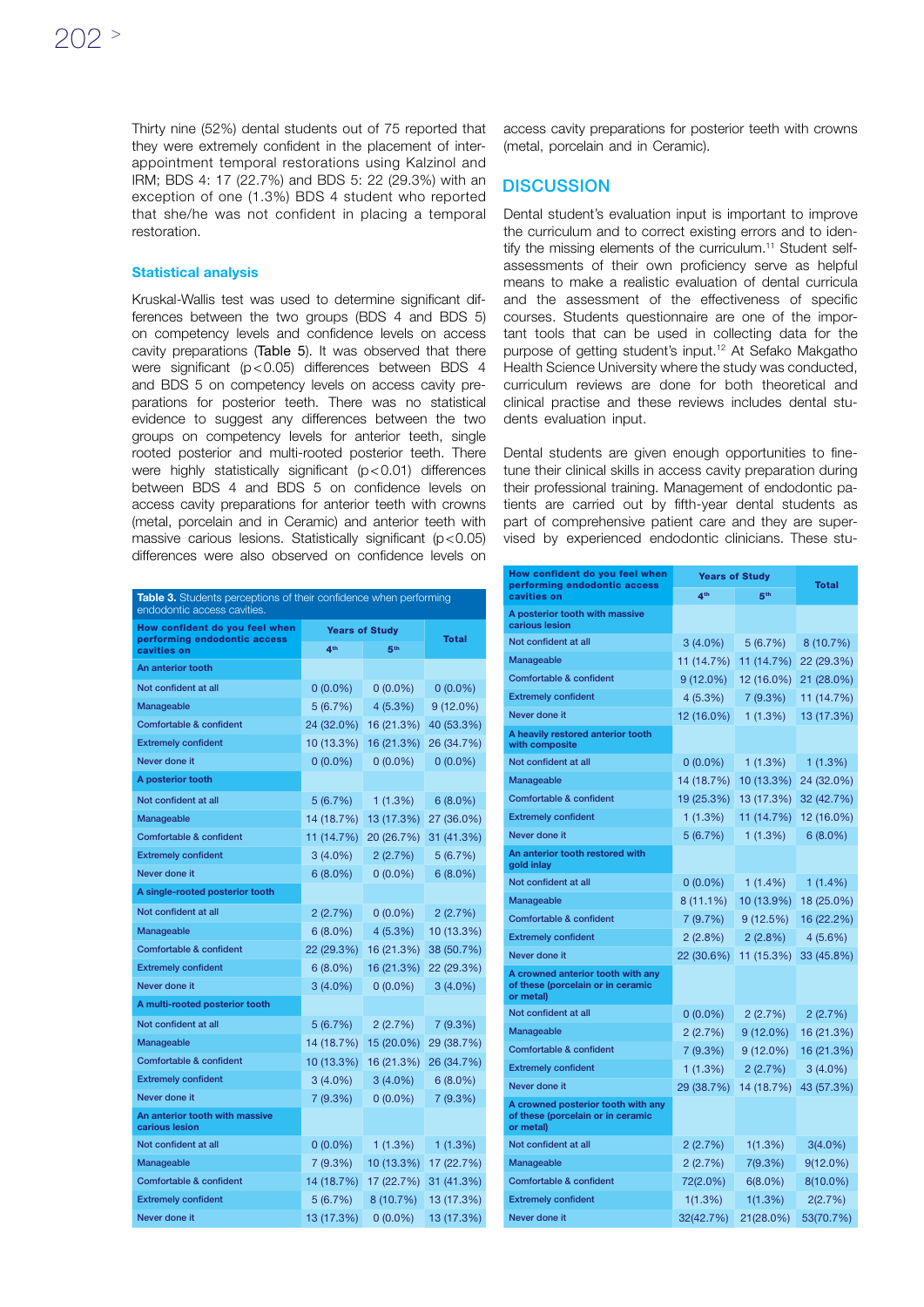dents are also exposed to integrated clinical dentistry and students are responsible for all dental treatments of the patients that are assigned to them.

The study aimed at understanding student's perceptions in terms of their confidence and competence levels in their clinical experiences whilst performing endodontic access cavities. These findings on competency on access cavity preparation on anterior teeth, single-rooted and multi-rooted posterior teeth are in line with theoretical expectations as it is stated in other studies.13

In this study, all dental students were competent in access cavity preparation on anterior teeth as opposed to posterior teeth. This is not unexpected because

| <b>Table 4.</b> Students perceptions of their confidence when performing<br>endodontic clinical stages during access cavity preparation. |                       |                 |              |  |  |
|------------------------------------------------------------------------------------------------------------------------------------------|-----------------------|-----------------|--------------|--|--|
| How confident do you feel when                                                                                                           | <b>Years of Study</b> |                 |              |  |  |
| performing these endodontic<br>clinical stages                                                                                           | 4 <sup>th</sup>       | 5 <sup>th</sup> | <b>Total</b> |  |  |
| Delivery of local anesthesia for an<br>anterior tooth                                                                                    |                       |                 |              |  |  |
| Not confident at all                                                                                                                     | $0(0.0\%)$            | $0(0.0\%)$      | $0(0.0\%)$   |  |  |
| Manageable                                                                                                                               | 1(1.3%)               | 1(1.3%)         | $2(2.3.0\%)$ |  |  |
| Comfortable & confident                                                                                                                  | 5(6.7%)               | 7(9.3%)         | 12 (16.0%)   |  |  |
| <b>Extremely confident</b>                                                                                                               | 30 (40.0%)            | 30 (40.0%)      | 60 (80.0%)   |  |  |
| Never done it                                                                                                                            | 1(1.3%)               | $0(0.0\%)$      | 1(1.3%)      |  |  |
| Delivery of local anesthesia for a<br>posterior tooth                                                                                    |                       |                 |              |  |  |
| Not confident at all                                                                                                                     | $0(0.0\%)$            | $0(0.0\%)$      | $0(0.0\%)$   |  |  |
| Manageable                                                                                                                               | $3(4.0\%)$            | $3(4.0\%)$      | $6(8.0\%)$   |  |  |
| Comfortable & confident                                                                                                                  | 9 (12.0%)             | 8(10.7%)        | 17 (22.7%)   |  |  |
| <b>Extremely confident</b>                                                                                                               | 24 (32.0%)            | 25 (33.3%)      | 49 (65.3%)   |  |  |
| Never done it                                                                                                                            | $3(4.0\%)$            | $0(0.0\%)$      | $3(4.0\%)$   |  |  |
| Rubber dam placement on an<br>anterior tooth                                                                                             |                       |                 |              |  |  |
| Not confident at all                                                                                                                     | $0(0.0\%)$            | 1(1.3%)         | 1(1.3%)      |  |  |
| Manageable                                                                                                                               | 4(5.3%)               | $3(4.0\%)$      | 7 (9.3%)     |  |  |
| Comfortable & confident                                                                                                                  | 15 (20.0%)            | 7(9.3%)         | 22 (29.3%)   |  |  |
| <b>Extremely confident</b>                                                                                                               | 20 (26.7%)            | 25 (33.3%)      | 45 (60.0%)   |  |  |
| Never done it                                                                                                                            | $0(0.0\%)$            | $0(0.0\%)$      | $0(0.0\%)$   |  |  |
| Rubber dam placement on a pos-<br>terior tooth                                                                                           |                       |                 |              |  |  |
| Not confident at all                                                                                                                     | $0(0.0\%)$            | $4(5.3\%)$      | 4(5.3%)      |  |  |
| Manageable                                                                                                                               | $6(8.0\%)$            | 8 (10.7%)       | 14 (18.7%)   |  |  |
| Comfortable & confident                                                                                                                  | 13 (17.3%)            | 8 (10.7%)       | 21 28.0%)    |  |  |
| <b>Extremely confident</b>                                                                                                               | 19 (25.3%)            | 16 (21.3%)      | 35 (46.7%)   |  |  |
| Never done it                                                                                                                            | 1(1.3%)               | $0(0.0\%)$      | 1(1.3%)      |  |  |
| Pre-operative, intra-operative<br>and post-operative radiographic<br>interpretation of size, shape and<br>content of pulpal chamber      |                       |                 |              |  |  |
| Not confident at all                                                                                                                     | $1(1.4\%)$            | $1(1.4\%)$      | 2(2.7%)      |  |  |
| Manageable                                                                                                                               | 9(12.2%)              | $4(5.4\%)$      | 13 (17.6%)   |  |  |
| Comfortable & confident                                                                                                                  | 23 (31.1%)            | 26 (35.1%)      | 49 (66.2%)   |  |  |
| <b>Extremely confident</b>                                                                                                               | 6(8.1%)               | $4(5.4\%)$      | 10 (13.5%)   |  |  |
| Never done it                                                                                                                            | $0(0.0\%)$            | $0(0.0\%)$      | $0(0.0\%)$   |  |  |
| Pre-operative, intra-operative<br>and post-operative radiographic<br>interpretation for measuring clinical<br>crown length               |                       |                 |              |  |  |
| Not confident at all                                                                                                                     | $0(0.0\%)$            | 1 (1.3%)        | 1 (1.3%)     |  |  |
| Manageable                                                                                                                               | $9(12.0\%)$           | $6(8.0\%)$      | 15 (20.0%)   |  |  |
| Comfortable & confident                                                                                                                  | 19 (25.3%)            | 20 (26.7%)      | 39 (52.0%)   |  |  |
| <b>Extremely confident</b>                                                                                                               | 11 (14.7%)            | $9(12.0\%)$     | 20 (26.7%)   |  |  |
| Never done it                                                                                                                            | $0(0.0\%)$            | $0(0.0\%)$      | $0(0.0\%)$   |  |  |

many studies have shown that molar endodontics is a complex procedure in which students had the least confidence.12-14 Davey and other researchers in 2015 were also in agreement to the fact that molar endodontics is the most difficult clinical procedure.<sup>10</sup>

Endodontic treatment can be quite challenging and may pose difficulties both in terms of clinical conditions of that particular tooth such as massive carious lesion, restored with clinical crowns and morphological characteristics of that particular tooth.<sup>12</sup>

When different types of teeth were scored by dental students in terms of self-confidence levels, it was observed that molar endodontic access cavity preparation yielded relatively lower values and these results are consistent with the results of previous studies.<sup>13,15,16</sup>

Notable from the results of this study, is that most of the fourth-year dental students have never attempted complex access cavity preparation. This assertion has been demonstrated by the highly statistically significant levels between BDS 4 and BDS 5 on access cavity preparations of anterior teeth with crowns (metal, porcelain and in Ceramic).

| How confident do you feel when<br>performing these endodontic                                                             | <b>Years of Study</b> |            | <b>Total</b> |
|---------------------------------------------------------------------------------------------------------------------------|-----------------------|------------|--------------|
| clinical stages                                                                                                           | 4 <sup>th</sup>       | <b>另th</b> |              |
| Pre-operative, intra-operative<br>and post-operative radiographic<br>interpretation of depth and size of<br>access cavity |                       |            |              |
| Not confident at all                                                                                                      | 1(1.3%)               | 1(1.3%)    | $2(2.0\%)$   |
| Manageable                                                                                                                | 12 (16.0%)            | 5(6.7%)    | 17 (22.7%)   |
| Comfortable & confident                                                                                                   | 19 (25.3%)            | 24 (32.0%) | 43 (57.3%)   |
| <b>Extremely confident</b>                                                                                                | $6(8.0\%)$            | $6(8.0\%)$ | 12 (16.0%)   |
| Never done it                                                                                                             | 1(1.3%)               | $0(0.0\%)$ | 1 (1.3%)     |
| At selecting the type of a bur that<br>you would use                                                                      |                       |            |              |
| Not confident at all                                                                                                      | 1 (1.3%)              | 1(1.3%)    | 2(2.7%)      |
| Manageable                                                                                                                | 8 (10.7%)             | $6(8.0\%)$ | 14 (18.7%)   |
| Comfortable & confident                                                                                                   | 15 (20.0%)            | 15 (20.0%) | 30 (40.0%)   |
| <b>Extremely confident</b>                                                                                                | 15 (20.0%)            | 14 (18.7%) | 29 (38.7%)   |
| Never done it                                                                                                             | $0(0.0\%)$            | $0(0.0\%)$ | $0(0.0\%)$   |
| At coronal flare creation for an<br>anterior tooth                                                                        |                       |            |              |
| Not confident at all                                                                                                      | $3(4.0\%)$            | $0(0.0\%)$ | $3(4.0\%)$   |
| Manageable                                                                                                                | 11 (14.7%)            | 13 (17.3%) | 24 (32.0%)   |
| Comfortable & confident                                                                                                   | 17 (22.7%)            | 14 (18.7%) | 31 (41.3%)   |
| <b>Extremely confident</b>                                                                                                | $6(8.0\%)$            | 8 (10.7%)  | 14 (18.7%)   |
| Never done it                                                                                                             | 2(2.7%)               | 1(1.3%)    | $3(4.0\%)$   |
| At coronal flare creation for a<br>posterior tooth                                                                        |                       |            |              |
| Not confident at all                                                                                                      | $3(4.0\%)$            | 2(2.7%)    | 5(6.7%)      |
| Manageable                                                                                                                | 12 (16.0%)            | 20 (26.7%) | 32 (42.7%)   |
| Comfortable & confident                                                                                                   | 10 (13.3%)            | 12 (16.0%) | 22 (29.3%)   |
| <b>Extremely confident</b>                                                                                                | 5(6.7%)               | 1(1.3%)    | $6(8.0\%)$   |
| Never done it                                                                                                             | 9 (12.0%)             | 1(1.3%)    | 10 (13.3%)   |
| At placing an inter-appointment<br>temporal restoration                                                                   |                       |            |              |
| Not confident at all                                                                                                      | 1 (1.3%)              | $0(0.0\%)$ | 1 (1.3%)     |
| Manageable                                                                                                                | $6(8.0\%)$            | 5(6.7%)    | 11 (14.7%)   |
| Comfortable & confident                                                                                                   | 15 (20.0%)            | 8 (10.7%)  | 23 (30.7%)   |
| <b>Extremely confident</b>                                                                                                | 17 (22.7%)            | 22 (29.3%) | 39 (52.0%)   |
| Never done it                                                                                                             | $0(0.0\%)$            | 1(1.3%)    | 1(1.3%)      |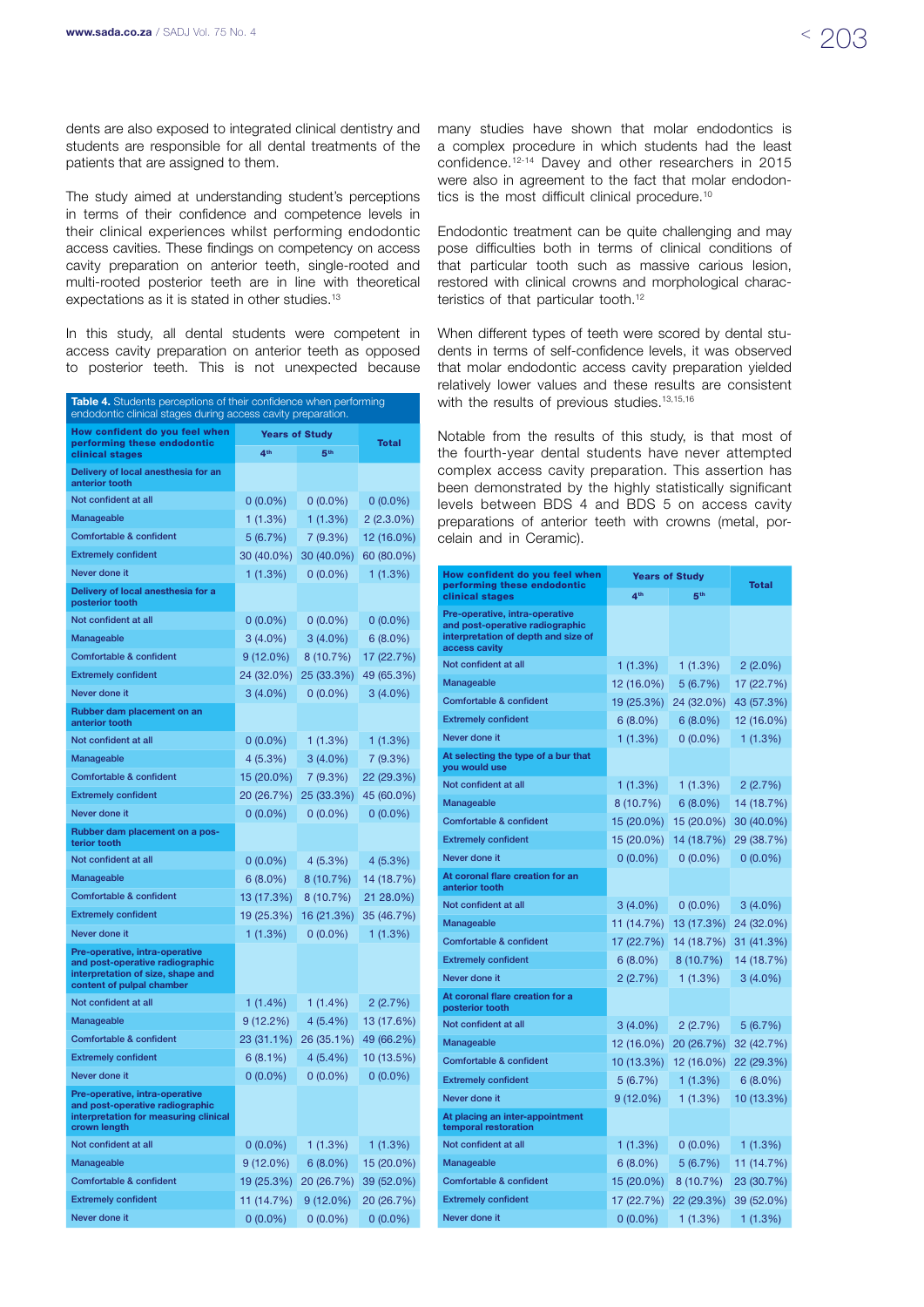Furthermore, highly statistically significant level were observed between the two groups on access cavity preparations for anterior teeth with massive carious lesions. This also confirms the validation of the study because fourth-year dental students do not rotate at an emergency unit (Careline), where most of the emergency root canal treatments, access cavity preparations on teeth with various clinical status, complex and challenging clinical cases are being managed. Therefore, this absence of rotation by fourth-year dental students at Careline must be seen as a shortcoming of our institutional planning and curriculum design.

Students also reported lower confidence levels in delivery of local anaesthetics on posterior teeth, these findings are in line with previous studies whereby it was stated by students that the most difficult areas in terms of obtaining anaesthesia was on posterior teeth.17,18 In addition, students confirmed lower confidence levels in rubber dam placement for posterior teeth.

A previous study by Tanalp and other authors in 2013 stated that rubber dam application was one of the endodontic clinical steps where students reported the lowest confidences.<sup>12</sup> However, rubber dam application is a prerequisite and students are not allowed to complete their treatments without the use of this significant apparatus at Sefako Makgatho Health Science University. Rubber dam is also an indispensable element of endodontic clinical practice and is not only a valuable tool but an ethical and medico-legal prerequisite for dental practitioners.12

In our study, it was also observed that confidence levels varied in some instances according to both the year of study as well as the practical steps of endodontic access cavity. When summarizing the results of the study, it was observed that molars were the most difficult teeth group for all steps of endodontic treatment.

| Table 5. Comparison of fourth- and fifth-year dental student's<br>competencies and confidences using Kruskal Wallis test. |                       |    |                |                     |
|---------------------------------------------------------------------------------------------------------------------------|-----------------------|----|----------------|---------------------|
| <b>Significant attribute</b>                                                                                              | Chi-<br><b>Square</b> | df | Asymp.<br>Sig. | <b>Significance</b> |
| Anterior teeth competences                                                                                                | 0.136                 | 1  | 0.71           | <b>NS</b>           |
| Posterior teeth competences                                                                                               | 3.935                 | 1  | 0.05           | $\star\star$        |
| Single rooted posterior teeth com-<br>petences                                                                            | 0.186                 | 1  | 0.67           | <b>NS</b>           |
| Multi-rooted posterior teeth compe-<br>tences                                                                             | 0.940                 | 1  | 0.33           | <b>NS</b>           |
| Anterior teeth confidences                                                                                                | 2.148                 | 1  | 0.14           | <b>NS</b>           |
| Posterior teeth confidences                                                                                               | 0.012                 | 1  | 0.91           | <b>NS</b>           |
| Single rooted posterior teeth com-<br>petences                                                                            | 3.004                 | 1  | 0.08           | $\star$             |
| Multi-rooted posterior teeth compe-<br>tences                                                                             | 0.216                 | 1  | 0.64           | <b>NS</b>           |
| Anterior teeth with massive carious<br>lesion confidences                                                                 | 7.198                 | 1  | 0.01           | ***                 |
| Posterior teeth with massive carious<br>lesion confidences                                                                | 3.486                 | 1  | 0.06           | $\star$             |
| Anterior teeth with a huge composite<br>restoration confidences                                                           | 0.783                 | 1  | 0.38           | <b>NS</b>           |
| Anterior teeth with gold inlay confi-<br>dences                                                                           | 3.728                 | 1  | 0.05           | $\star$             |
| A crowned anterior teeth with porce-<br>lain or in Ceram or metal                                                         | 11.157                | 1  | 0.00           | ***                 |
| A crowned posterior teeth with porce-<br>lain or in Ceram or metal                                                        | 4.497                 | 1  | 0.03           | **                  |
| $p'$ p < 0.1; ** p < 0.05; *** p < 0.01; NS not significant                                                               |                       |    |                |                     |

The significant variations that are shown between BDS 4 and BDS 5 students in this study is a clear indication of non-clinical exposure to complex and challenging endondontic cases at an emergency unit. The findings may prompt Sefako Makgatho Health Science University to reconsider the endodontic theoretical and clinical course by in cooperating the necessary curriculum changes. Changing of the endodontic programme may also assist students to be able to progress in clinical knowledge and expertise. Endodontic education at this institution should be improved by adding the clinical rotations for BDS 4 students at an emergency unit and gradually introduce them to complex access cavity preparations.

### **CONCLUSION**

The results showed students' lower confidence levels in the more challenging aspects of endodontic access cavity preparation and these findings varied in some instances according to the year of study, complexity of the case as well as the practical steps of endodontic access cavity.

The significance of this research study is to provide the dental institution with valuable information that can improve student's skills on endodontic access cavity preparation regarding the readiness of students to manage complex and challenging endodontic access cavities.

#### **References**

- 1. Tsesis I, Fuss Z. Diagnosis and treatment of accidental root perforations. Endodontic Topics. 2006; 13: 95-107.
- 2. American Association of Endodontists. Glossary of endodontic terms, 9<sup>th</sup> edition. Chicago: American Association of Endodontists, 2015.
- 3. Fugill M. Defining the purpose of phantom head. European Journal of Dental Education. 2013; 17, e1-e4.
- 4. Maran NJ, Glavin RJ. Low- to high-fidelity simulation a continuum of medical education? Medical Education. 2007; 37 (Suppl. 1), 22- 8.
- 5. Masten AS, Coatsworth J. The Development of Competence in Favorable and Unfavorable Environments: Lessons from Research on Successful Children. The American psychologist. 1998; 53. 205-20.
- 6. Arena G, Kruger E, Holley D, Millar S, Tennant M. Western Australian dental graduates' perception of preparedness to practice: A five-year follow-up. Journal of Dental Education. 2007; 71:1217-22.
- 7. Aly M, Willems G, Carels C, Elen J. Instructional multimedia programs for self-directed learning in undergraduate and postgraduate training in orthodontics. European Journal of Dental Education. 2003; 7: 20-26.
- 8. Divaris K, Mafla A, Villa-Torres L, Sanchez-Molina M, Gallego-Gomez C, Velez-Jaramillo L Tamayo-Cardona J, Perez-Cepeda D, Vergara-Mercado M, Simancas-Pallares M and Polychronopoulou A. Psychological distress and its correlates among dental students: a survey of 17 Colombian dental schools. BMC Medical Education. 2013; 13: 91.
- 9. Polychronopoulou A, Divaris K. A longitudinal study of Greek dental student's perceived sources of stress. Journal of Dental Education. 2010; 74: 524-30.
- 10. Konkola R, Tuomi-Gröhn T, Lambert P, Ludvigsen S. Promoting learning and transfer between school and workplace. Journal of Education and Work. 2007; 20: 211-28.